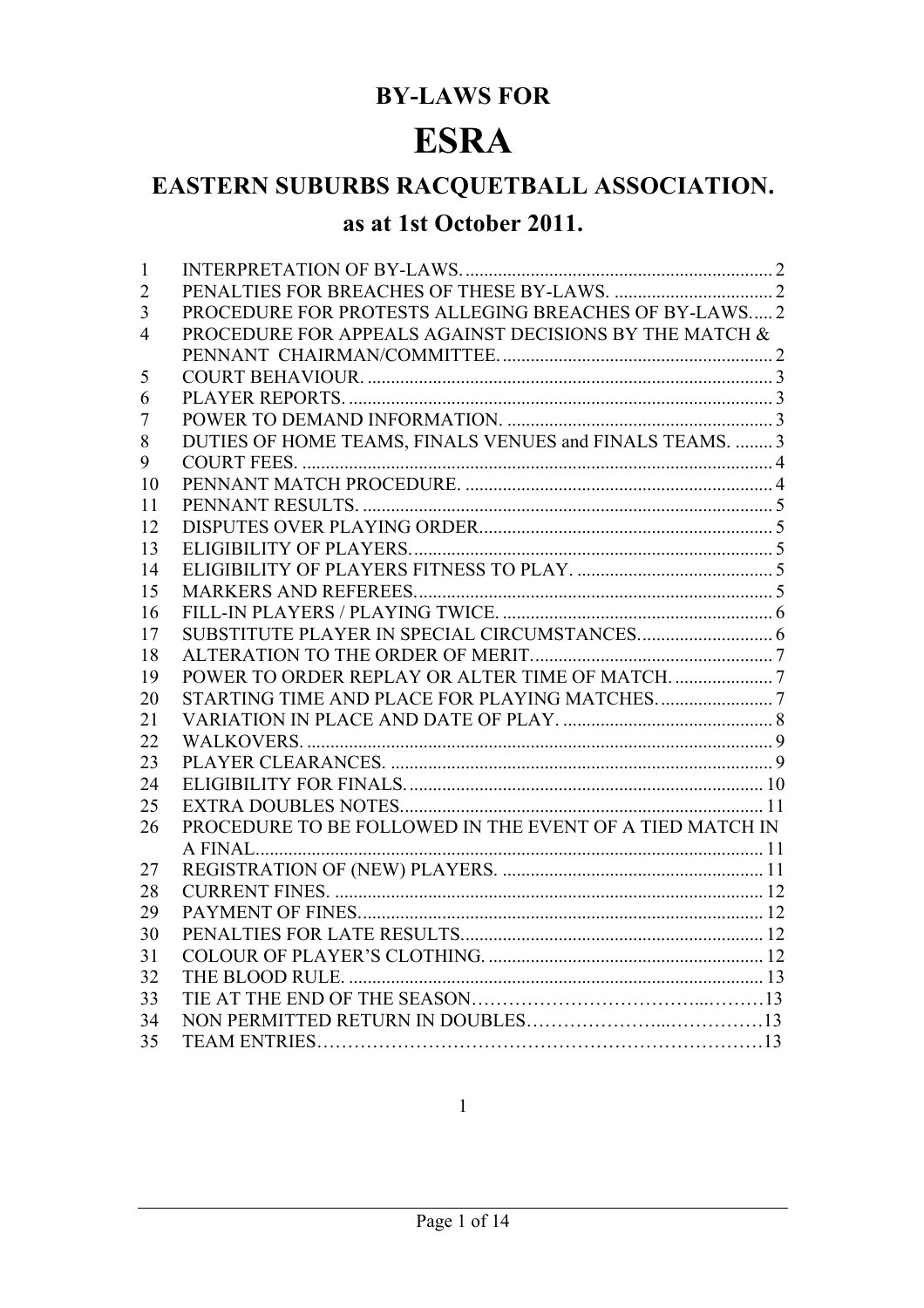### **1 INTERPRETATION OF BY-LAWS.**

Only the **MATCH & PENNANT CHAIRMAN/COMMITTEE** for each pennant competition shall be responsible for the interpretation of these **BY-LAWS** for that pennant competition.

In these **BY-LAWS** all references to the **MATCH & PENNANT CHAIRMAN/COMMITTEE** shall apply only to the pennant competition for which they are responsible.

In these **BY-LAWS** all references to **ASSOCIATION** shall apply only to the pennant competition for which they are responsible.

#### **ESRA** is the **Eastern Suburbs Racquetball Association**.

These **BY-LAWS** shall cover all persons registered in ESRA organised competitions whether taking part in a match or not.

In these by-laws the term **"in writing"** shall be taken to include normal mail, and also electronic e-mail – as long as the author is clearly identified and can be verified.

### **2 PENALTIES FOR BREACHES OF THESE BY-LAWS.**

The **MATCH & PENNANT CHAIRMAN/COMMITTEE** or the ESRA Committee shall have the power to impose penalties for the breach of any of these **BY-LAWS**. Such penalty shall be by any of the following forms: a) Fines;

- b) Disqualification;
- c) Suspension;
- d) The awarding of any rubber or match to the opposing team;
- e) The deduction of points already scored.

#### **3 PROCEDURE FOR PROTESTS ALLEGING BREACHES OF BY-LAWS.**

Protests alleging breaches of the **BY-LAWS** must be lodged in writing with the **MATCH & PENNANT CHAIRMAN** of the pennant competition within seven (7) days of the alleged breach.

It is recommended that contact first be made by ringing the **MATCH & PENNANT CHAIRMAN** on his contact *number (usually available on ladders etc that are distributed to centres.)*, so that the situation can be discussed first.

#### **4 PROCEDURE FOR APPEALS AGAINST DECISIONS BY THE MATCH & PENNANT CHAIRMAN/COMMITTEE.**

Any appeal by a player or team against any interpretation or decision by the **MATCH & PENNANT CHAIRMAN/COMMITTEE** under these **BY-LAWS** must be lodged in writing with the **SECRETARY** of **ESRA** within seven (7) days from the notification of such decision clearly stating the grounds for the appeal. Once the appeal has been lodged players will be entitled to continue playing until the appeal has been heard by the committee.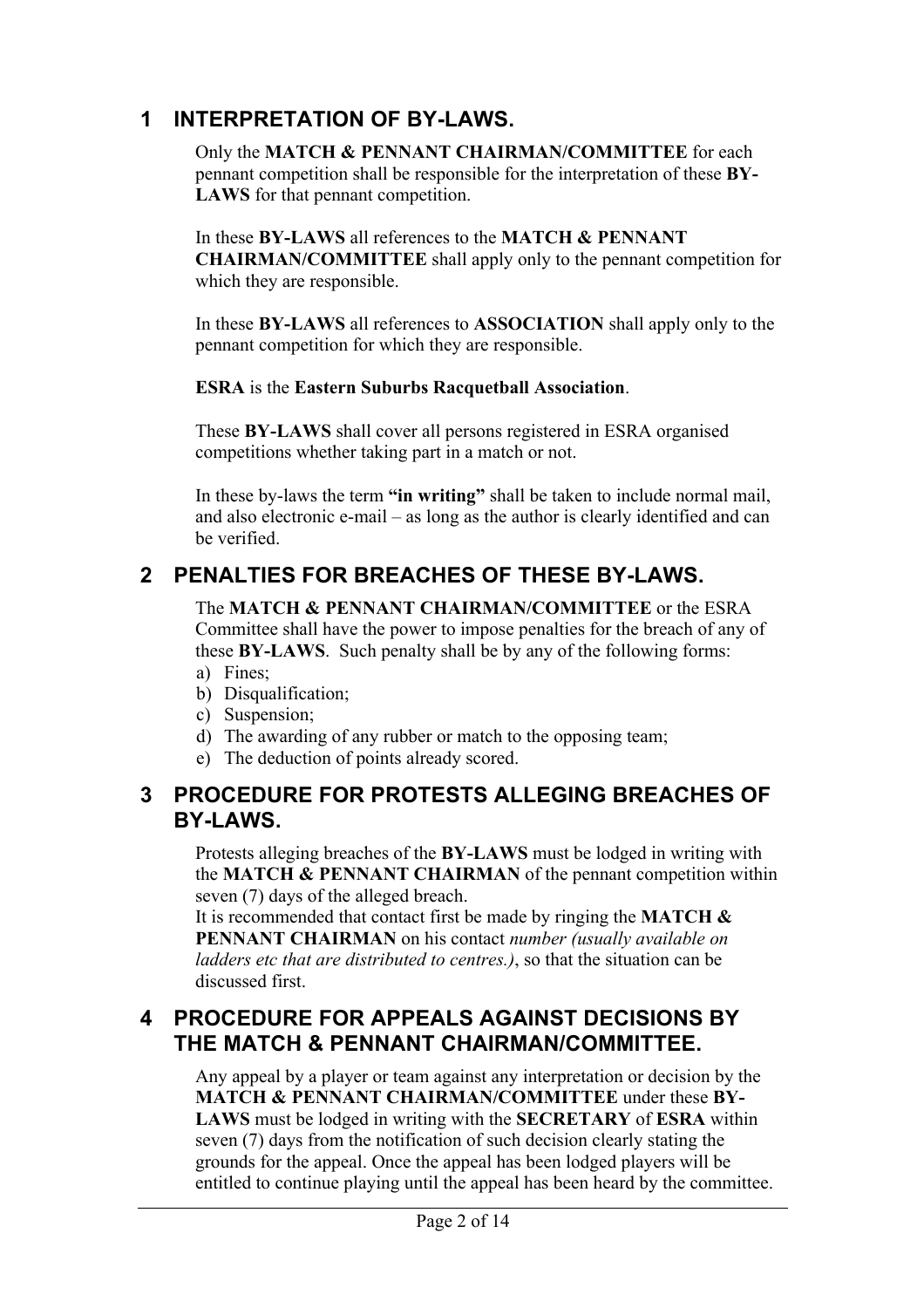#### **5 COURT BEHAVIOUR.**

It is each player's responsibility to ensure that they display acceptable court behaviour at all times – players should be mindful that this is a mixed competition and that RACQUETBALL is promoted as a family sport. Displays of an offensive nature will not be tolerated. Such behaviour will include, but not be restricted to:

- 1) Making rude, offensive or aggressive gestures toward players, marker or the referee.
- 2) Abusing other players, marker or the referee.
- 3) Making comments of a personal or demeaning nature to players, marker or the referee.
- 4) Making unnecessary or unwanted physical contact with a player, marker or referee.

#### **6 PLAYER REPORTS.**

Any complaints or reports on players in pennant competitions conducted under these **BY-LAWS** must be made direct to the **MATCH & PENNANT CHAIRMAN** for the relevant competition, in writing, within seven (7) days of the alleged offence.

It is recommended that contact first be made by ringing the MATCH  $\&$ PENNANT CHAIRMAN on his contact number (usually available on ladders etc that are distributed to centres.), so that the situation can be discussed first.

### **7 POWER TO DEMAND INFORMATION.**

The **MATCH & PENNANT CHAIRMAN/COMMITTEE** shall have the power at any reasonable time to demand from any person registered with ESRA, information regarding the circumstances under which any match has been played, or regarding any matters relating thereto. Requests for information by the **MATCH & PENNANT CHAIRMAN/COMMITTEE** must be answered within 7 days unless a reason acceptable to the **MATCH & PENNANT CHAIRMAN/COMMITTEE** is provided**.** Failure to provide such information without an acceptable reason shall be deemed a breach of these by-laws.

#### **8 DUTIES OF HOME TEAMS, FINALS VENUES and FINALS TEAMS.**

The home team shall provide after match supper for all players **unless either team has registered as a non-supper team at the time of lodgement of entries**. Visiting teams are responsible for their own after match alcoholic drinks. The home team should provide soft drink options.

- **During Finals** both competing teams are expected to provide after match refreshments for their team, and also the referees/markers **regardless of whether the team has registered as a non-supper team or not.**
	- Competing teams should ensure they comply with any Liquor licensing requirements of the finals venue*. (eg: certain venues may be listed as fully licensed, and require that the only alcohol consumed on the premises is purchased at the venue.)*
- **Finals Venues** should supply a fridge for storing Drinks/suppers for competing teams, food preparation facilities such as a Pie Oven &/or Microwave, and also adequate seating/tables for competing teams and attending officials. These facilities should remain available for a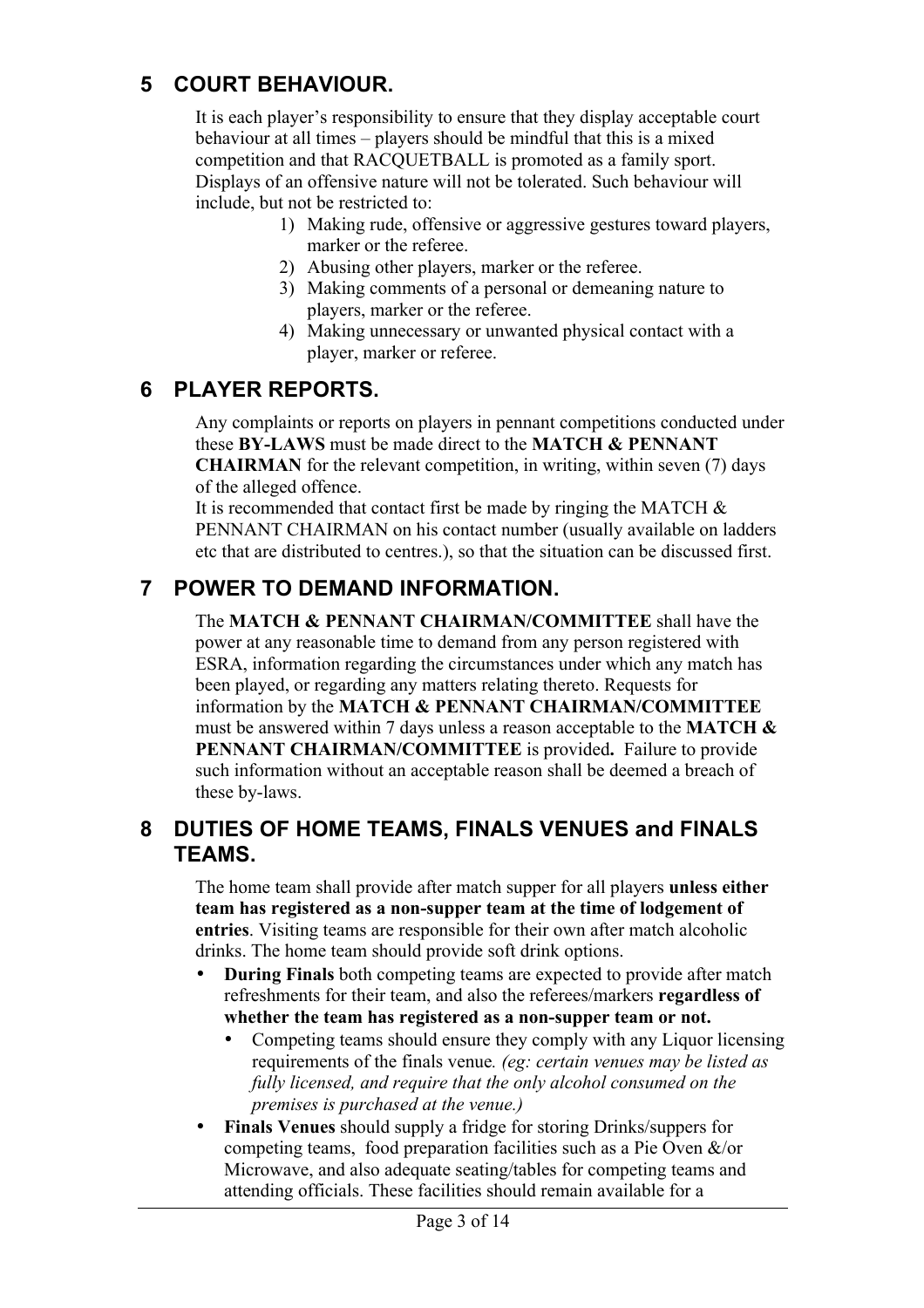reasonable time after the completion of the match. *(A minimum of 90 minutes)*

The home team **(or Finals Venue)** shall supply the court, an **ESRA** approved scoresheet for the current competition, and at least one ball that complies with the requirements of **ESRA - Eastern Suburbs Racquetball Association** and is acceptable to both captains.

• In the event that a substandard ball is supplied, then EITHER team may request that a substitute ball be used. In this situation, both teams may review a number of used Australian Racquetball balls that they have in their possession, and the "bounciest" of the available balls shall be used.

The home team **(or Finals Venue)** shall be responsible for the emailing of match results, in a timely manner. Emails are to be sent to the current designated results email address. *(Email address is listed at the top of the current ESRA scoresheet and fixture and also on ESRA competition results ladders distributed to players and venues.)* The person emailing results is required to keep the original scoresheet for 14 days after the results are published in case there are any disputes on scores. If this is not done the complainant will always be successful.

- It is recommended that both teams independently record the results, in case the score sheet is lost, and the MATCH & PENNANT CHAIRMAN has to query them for the results.
- Home teams can delegate this responsibility to the home centre, but the onus is on the home team.

#### **9 COURT FEES.**

Court fees must be paid by each team. In the case of walkovers the team at fault must also pay the opponent's court fee. If all fees are not paid by any team the club of that team will be held responsible. Payments must be made by return mail after receiving an account for these unpaid court fees.

# **10 PENNANT MATCH PROCEDURE.**

- Each rubber shall be scored on the form designated for that competition, and played in accordance with the RULES OF AUSTRALIAN RACQUETBALL and these BY-LAWS.
- Requirements of these by-laws take precedence over the RULES OF AUSTRALIAN RACQUETBALL where a conflict may exist.
- Each captain must advise the opposing captain of the composition of his or her team before the commencement of the first rubber. Additionally if any player is expected to be late the captain must notify the opposing team captain, (or centre, or M&P chairperson of the opposing teams club) well in advance.
- The playing order of the rubbers in all grades shall be decided by the toss of a coin, or similar, controlled by the referee. The team captain winning the toss shall nominate the players for the first rubber and thereafter the captains alternate the choice for subsequent rubbers. The players for the next rubber must be nominated by the captain responsible before the commencement of the last game in the rubber being played. All players nominated for a match should be in attendance at the specified commencement time unless otherwise agreed by the team captains.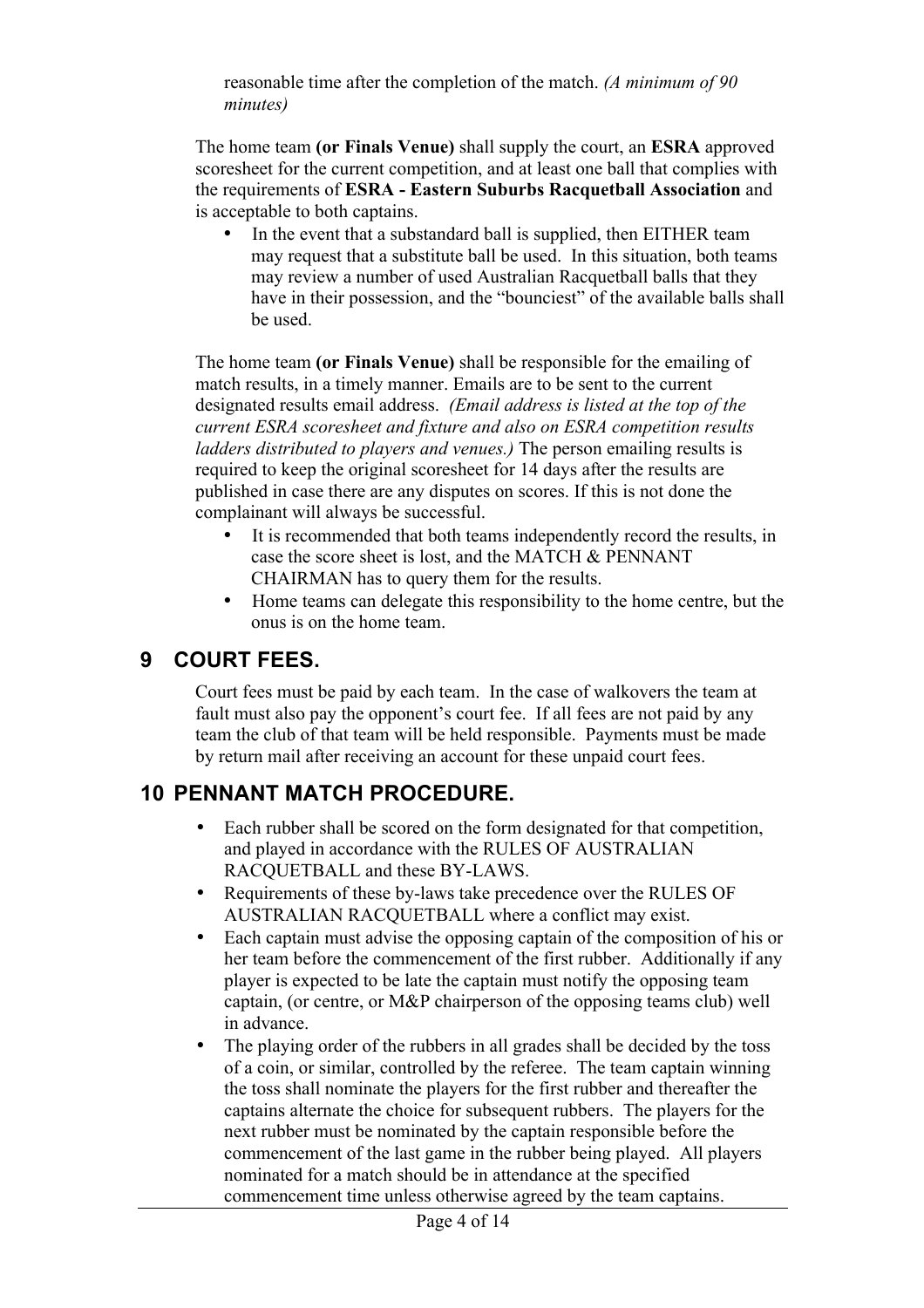- o In all finals in all GRADES that include doubles, doubles must be played as the first or second rubber. If the team winning the toss chooses a singles match first then doubles must be played second with the team having lost the toss then having choice of next singles match.
- o For non finals matches, team captains may choose to mutually agree the order of play at the beginning of the night.
- *Amendment to Racquetball Rule 4.1* Except for Finals matches, the right to serve first defaults to the guest (away) team for all rubbers, including doubles. At the commencement of the second and third games, the winner of the previous game serves first.

### **11 PENNANT RESULTS.**

It is the responsibility of the home team/centre to forward the results by **email**, or in exceptional circumstances by **phone** to the designated address or phone number. Ideally results should be sent by 12 noon the day following the match but at the latest 12 noon on Friday of the week of the match. Teams sending late results (after 12 noon Friday) will be fined 10 points. Then a further 10 points for each week the results are not received.

### **12 DISPUTES OVER PLAYING ORDER.**

In the event of any dispute over the playing order of a team, the match shall be played under protest and the **MATCH & PENNANT** 

**CHAIRMAN/COMMITTEE** shall determine the matter on receipt of a protest submitted according to these BY-LAWS.

## **13 ELIGIBILITY OF PLAYERS.**

- To be eligible to play in a **PENNANT COMPETITION** conducted by in accordance with these **BY-LAWS** each nominated player must be a bonafide club member of the club by which they are nominated.
- No player shall be eligible for nomination for more than one member club during any one season of each PENNANT COMPETITION.

# **14 ELIGIBILITY OF PLAYERS – FITNESS TO PLAY.**

ESRA takes no responsibility for any illness injury or the like caused to any player as a result of taking part in the competition. This includes pregnant players who must satisfy themselves that there is no danger in them taking part in the competition. VSF insurance covers players for some injuries and some costs but it is the responsibility of players to ensure that they are adequately covered for injury illness etc.

# **15 MARKERS AND REFEREES.**

It is the joint responsibility of each team to supply markers and referees for each home and away match. For finals matches the teams not participating will provide the markers and referees. The MATCH & PENNANT CHAIRMAN will determine the refereeing order and will advise teams as soon as is practical after the last round. Unless otherwise advised the general convention will be that for 6 team grades the team finishing  $5<sup>th</sup>$  will referee the semi final and the team finishing  $\overline{4}^{th}$  will referee the grand final. For 8 team grades the teams finishing  $7<sup>th</sup>$  and  $8<sup>th</sup>$  will referee the semi finals, the team finishing  $6<sup>th</sup>$ the preliminary final and the team finishing  $5<sup>th</sup>$  the grand final.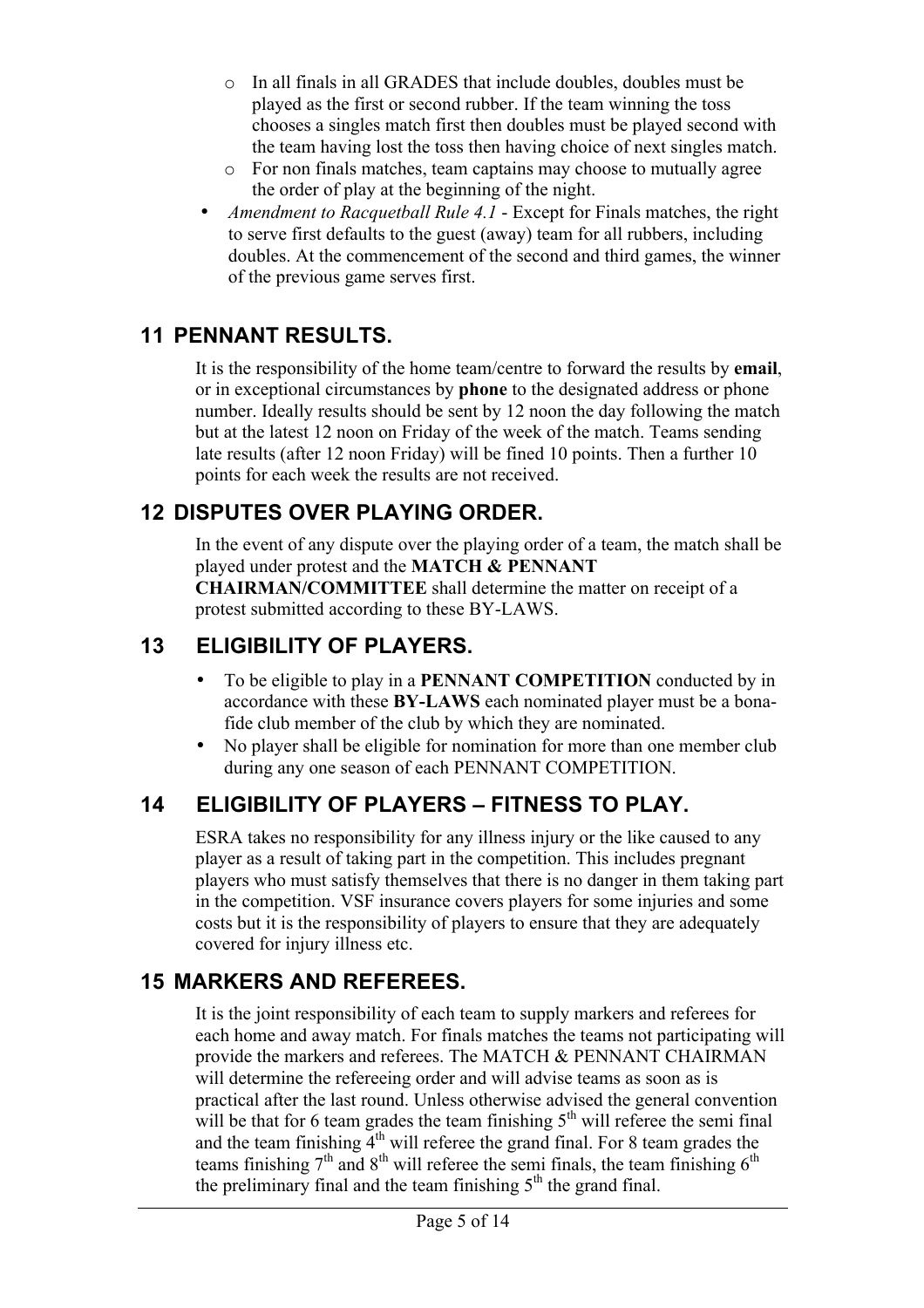# **16 FILL-IN PLAYERS / PLAYING TWICE.**

- A team may only use a player from a lower graded team four times in the one season, unless approved by the MATCH & PENNANT CHAIRMAN. The replacement player cannot be a number 1 registered player in the grade below, unless approved by the MATCH & PENNANT **CHAIRMAN**
- A player is permitted to play two matches IN SEPARATE TEAMS on the SAME NIGHT.
- It is permissible for players to play twice in the SAME ROUND even if the matches are NOT THE SAME NIGHT providing their second match is in a team in a higher grade than the team in which they are registered and for a maximum of four times during any season.
- Should a player need to play more than four times under this rule, they must request the approval of the MATCH & PENNANT CHAIRMAN for the fifth and each subsequent match.
- A player is permitted to play twice in the SAME TEAM IN THE SAME ROUND provided that:
	- o In the match in the lower position the opposition player will receive the points he scored, whilst the player playing twice will receive half of the points actually won by that player i.e. a maximum of 22 points.
	- o In the match in the higher position, points shall be scored normally.
	- o The two matches played by this player must be in their registered position or higher i.e. a player cannot play below their registered position (e.g. a number 2 registered player could not play a second match at number 3).
	- o Players must still play in the correct order of merit (e.g. the number 3 registered could not play at number 3 and then play their second match at number 1).
	- o All court fees for this team must be paid on the night of the match.
- If a club has two teams in the LOWEST GRADE their club is taking part in players may be allowed to fill in for the other team in the same grade in a position that is no lower than their current registered position, and, as long as no other player in the team requiring the fill in (or fill-ins) would be playing in a position lower than their currently registered position. All such changes must be approved by the M&P chairman, and should not be seen to strengthen the team to the disadvantage of the opposing team. The M&P chairman has discretionary powers that allow him to OK fill-ins in order to ensure a match is played.

• SUBSTITUTE PLAYER IN SPECIAL CIRCUMSTANCES.

Where a match has commenced and a player nominated as per BY-LAW 10 is unable to commence his/her rubber due to sudden illness, accidental disablement or any good and sufficient reason, a substitute player may take his/her place, providing that:

- The opposing captain agrees; *(There would need to exceptional circumstances for the opposing captain not to agree; such refusal could be protested following the procedures for protest in by-law 3.)*
- The proposed substitute is eligible under these BY-LAWS.

NOTE: If no substitute player is approved a forfeit shall be given.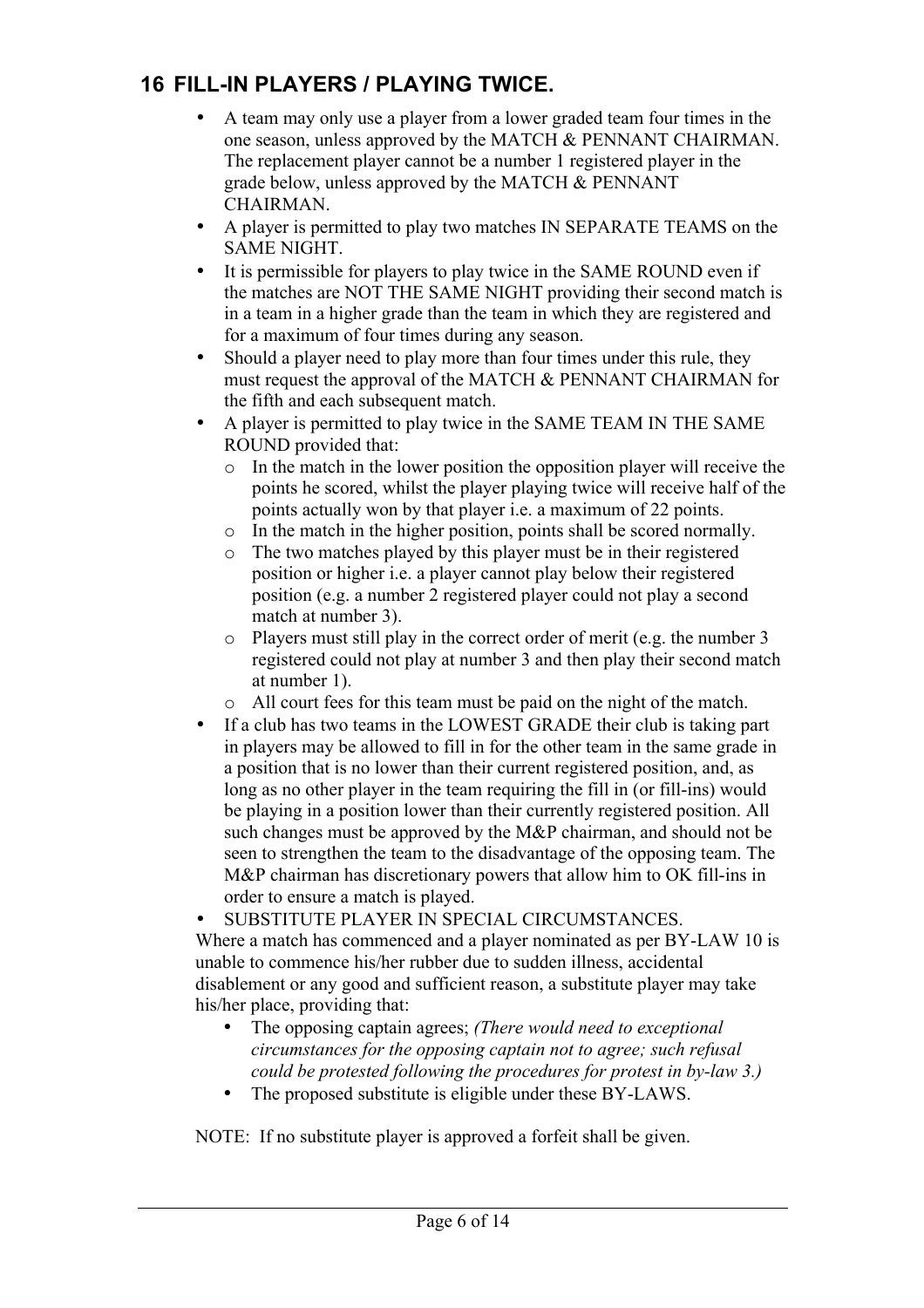# **17 ALTERATION TO THE ORDER OF MERIT.**

- The final order of merit for all teams must be submitted at the **ESRA** preseason meeting preceding the commencement of the first round. If no notification of change is forwarded by the club by this date the order of merit shall be as submitted on the team entry form unless a change has been made by the **MATCH & PENNANTCHAIRMAN/COMMITTEE.**
- The **MATCH & PENNANT CHAIRMAN/COMMITTEE** has the right to alter the order of merit of any player at any time. No alteration to the order of merit will be permitted without the permission of **the MATCH & PENNANT CHAIRMAN/COMMITTEE.**
- If any team considers that the order of merit needs adjusting, details of the proposed adjustment and the request to alter the order of the team must be submitted to the **MATCH & PENNANT CHAIRMAN** from the secretary or match and pennant person of the affected team before the following dates:
	- o For 6 team grades by the Monday of the week of round 7. The alterations, if approved, will apply from round 9.
	- o For 8 team grades by the Monday of the week of round 6. The alterations if approved, will apply from round 8.
- The **MATCH & PENNANT CHAIRMAN** may, at his discretion, choose to accept proposed team order changes from the captain of the affected team.
- In considering alterations to the order of merit, teams should note that, only in exceptional circumstances, will a player who has achieved more wins than losses playing in a particular position in the team, in matches in the first half of the **PENNANT SEASON**, be permitted to play in a lower position in the second half of the **PENNANT SEASON**.
- Alterations to the order of merit will only be effective when approved by the **MATCH & PENNANT CHAIRMAN/COMMITTEE**. If approved the new order of players will be effective from the dates shown above and will remain effective until the completion of the season including the final series.
- For teams with Alternate players only one player is allowed to play during any one match.

# **18 POWER TO ORDER REPLAY OR ALTER TIME OF MATCH.**

The **MATCH & PENNANT CHAIRMAN/COMMITTEE** shall have the power to order any match to be replayed, either wholly or in part, and to alter the time for playing any match.

# **19 STARTING TIME AND PLACE FOR PLAYING MATCHES.**

All matches shall be played at the places approved by the ESRA and shall commence at the time approved by ESRA. Players are reminded that the time listed in the fixture is the designated start time of the first rubber. ESRA does not encourage teams to claim walkovers and should a team not arrive on time to play every effort should be made to contact the team and check the reasons for their non arrival. If the team is contacted and the reasons are satisfactory teams are urged to try and accommodate any changed circumstances even if it means re-scheduling the match for another night. If the team cannot be contacted or the reasons for non arrival are not acceptable the following rules shall apply. In the event of a walkover or re-scheduling the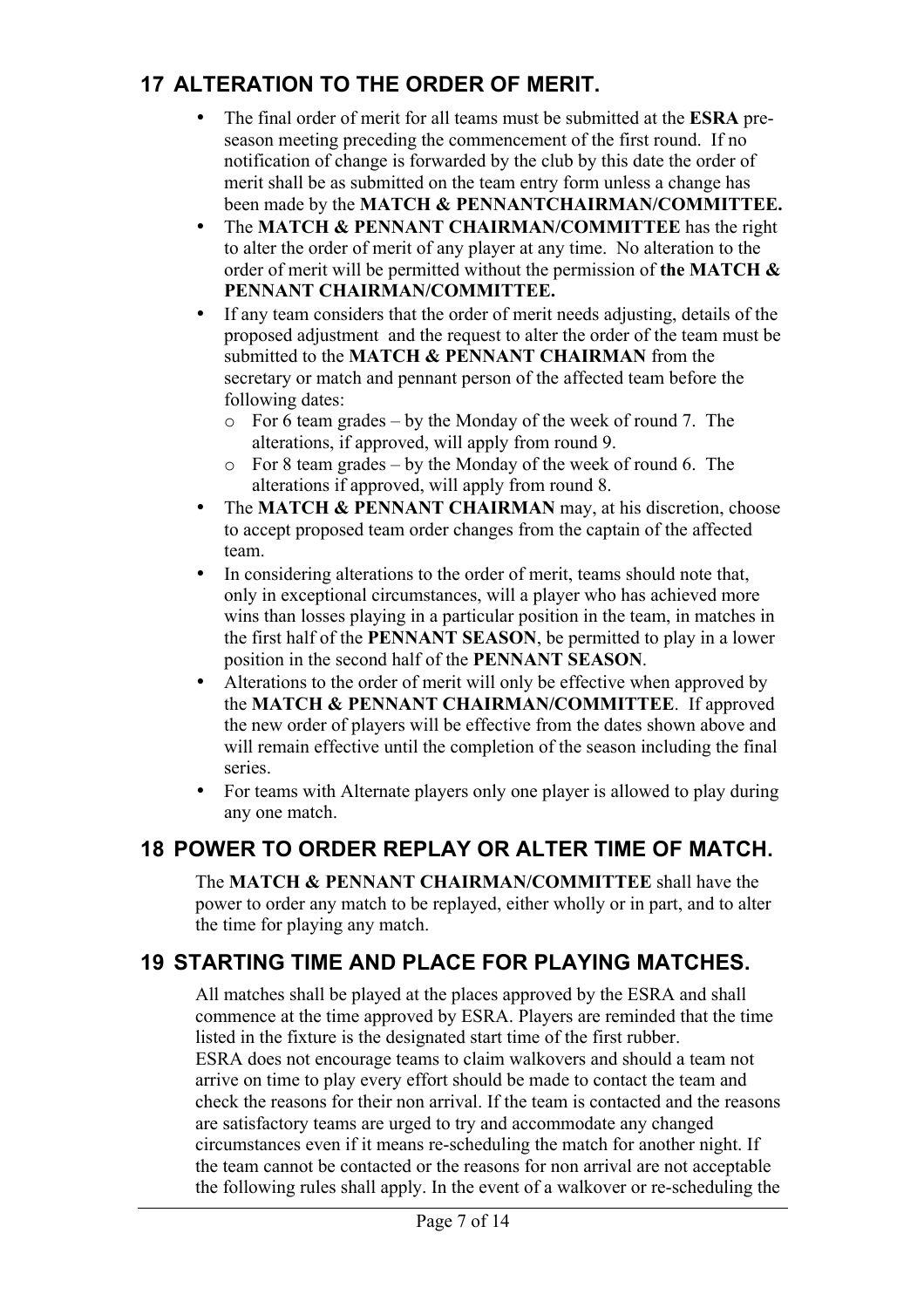M&P Chairman must be notified. Teams that are continually late arriving will be penalised at the discretion of the M&P Chairman.

If play has not commenced within **fifteen (15) minutes** of the time set down, the team offended against may claim the rubber by default *(a Walkover for one position).*

**Five (5) minutes shall be allowed after each rubber for the succeeding rubber to commence.** If play does not commence by the expiration of this time, the team offended against may claim the particular rubber or rubbers also. If a rubber commences after the expiration of this time the result will stand unless the team offended against has advised the team at fault prior to the commencement of the rubber of its intention to claim that rubber. If both teams default in entirety, the match must be cancelled. *(This only applies in circumstances where teams/players have failed to turn up, and does replace the normal 5 minute warm up period between the end of one rubber and start of the next.)*

**Rubbers (walkovers)** claimed in this fashion must start from the lowest ranked position in the offending team, and work up the team order, so that the remaining players still play in correct order of merit without any intervening walkovers.

Note: For finals Doubles must be played first or second, failure to have two players ready to play at the scheduled time will result in the doubles rubber being defaulted.

# **20 VARIATION IN PLACE AND DATE OF PLAY.**

In a grade in which any team has **FRIDAY** as their home night the opposition may request a change of night from **FRIDAY** provided that the request is forwarded to the home team at least fourteen (14) days before the date set for the match. The **MATCH & PENNANT CHAIRMAN** must be notified of any change in the night of play before the match is played.

Any pennant match listed for the **MONDAY** of a long weekend or a PUBLIC **HOLIDAY or the THURSDAY PRECEDING EASTER** may be changed to a different day if requested by either team. A request for a change of day as covered by this **BY-LAW** must be lodged with the opposition team at least seven (7) days in advance of the scheduled match time. If the match is rescheduled it must be played prior to the next round and advice given to the **MATCH & PENNANT CHAIRMAN** at the time of rescheduling and this change must be approved by the **MATCH & PENNANT CHAIRMAN** prior to the match being played. If a new time cannot be mutually agreed upon the match must be played at a time determined by the **MATCH & PENNANT CHAIRMAN/COMMITTEE**.

In all other cases no alteration shall be made to the places and dates set down in the fixture for **HOME & AWAY MATCHES** unless with the prior consent of the **MATCH & PENNANT CHAIRMAN**. Should a match not be played as so arranged, then the team in default shall be deemed to have been defeated, provided however, that the question of whether a team is in default or not shall be decided by the **MATCH & PENNANT CHAIRMAN/COMMITTEE.**

In **FINALS MATCHES** the only reason for variation shall be that the designated centre becomes unavailable or that special circumstances on the night (SUCH AS POWER RESTRICTIONS) prevent a final proceeding as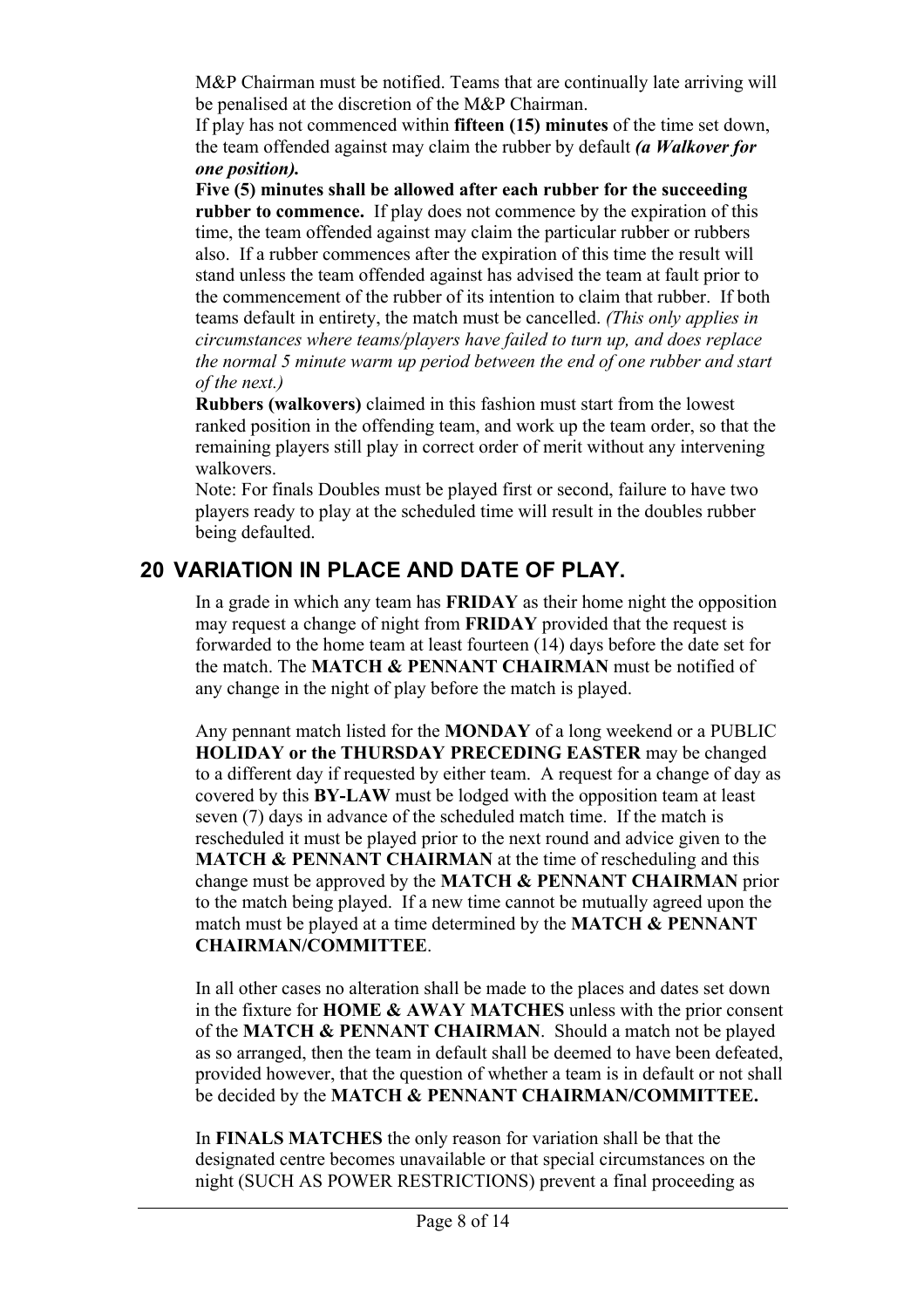arranged. In such cases the new venue or the new time shall be decided by **the MATCH & PENNANT CHAIRMAN.**

#### **21 WALKOVERS.**

- If a team gives a walkover in a 3 player GRADE the remaining players must play in the correct order of merit, e.g. play at 1 and 2 and walkover at no 3.
- If the competition has grades with more than 3 players, walkovers must be given from the lowest ranked position first, and work up.
- For all GRADES, no points will be scored for that rubber by the team giving the walkover; the opposing team shall score the maximum points.
- In the event of a walkover, the team defaulting shall pay the fee of their player who does not play and the fee of the player from the other team receiving the walkover.
- If any team receives a match walkover from any other team it shall be awarded maximum points.
- In the event of a default occurring in any match which has commenced, the team not defaulting shall be awarded all uncompleted points.
- In the event of a walkover of an individual rubber being given in a match which has already commenced, the team not defaulting shall also be awarded maximum points for all rubbers contested by players at the lower positions in the two teams. The MATCH & PENNANT CHAIRMAN/COMMITTEE may waive this ruling if the circumstances causing the walkover are deemed to be of an extreme or sound nature.
- If any team gives a match walkover, the team's club shall be fined for each match walkover up to two. In the event of a third match walkover, the team may be withdrawn from the pennant competition and the team may be liable for a further fine.

# **22 PLAYER CLEARANCES.**

If any player wishes to transfer from one club to another club, in the following pennant season, the following requirements must be met:

- For clearances before the closing date as set out on the entry form:
	- o Part 1 Section A of the CLEARANCE FORM must be completed by the player and the form submitted to the present club.
		- o Part 2 Section B of the CLEARANCE FORM must be completed by the present club who can only refuse a clearance if the player is unfinancial or under suspension. If for any other reason the clearance is refused the player has the right of appeal to the ASSOCIATION. Such appeal must reach the ASSOCIATION no later than the closing date for clearances.
		- o Part 3 Section C of the CLEARANCE FORM is to be completed by the new club.
		- o Part 4 The completed CLEARANCE FORM must then be forwarded to the ASSOCIATION to be received no later than the closing date for clearances.
- For clearances after the closing date set out on the entry form:
	- o After the closing date for clearances a player can still obtain a clearance provided they are financial with their present club,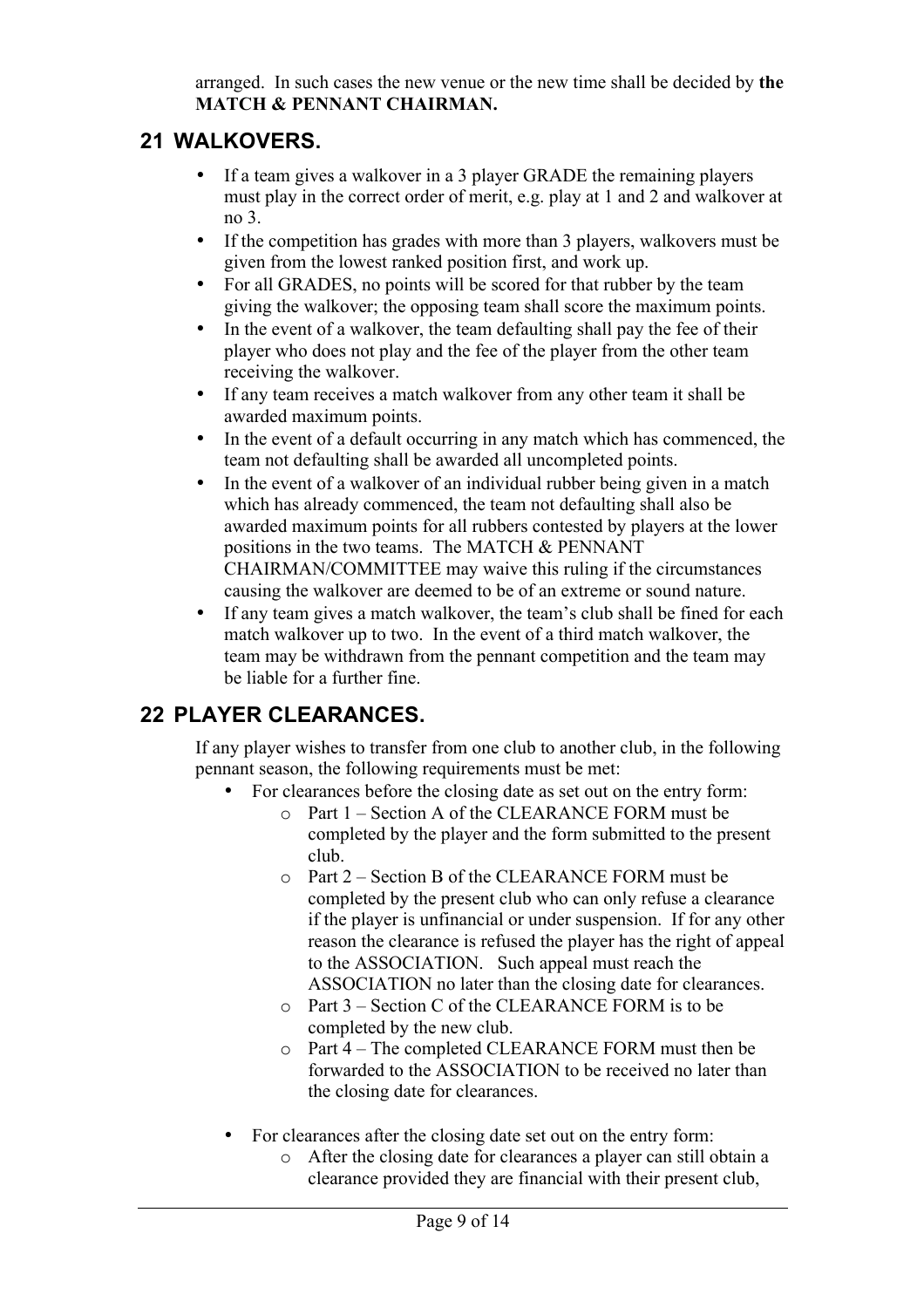provided they are not under suspension, provided they have not been named in a club team for the new pennant season or, if they have been named in a team, provided that the club is willing to clear them and provided that their present club has no valid reason for refusing a clearance. The completed CLEARANCE FORM for any player transferring after the season commences must reach the ASSOCIATION no later than seven (7) days after that player's first match with their new club.

#### **23 ELIGIBILITY FOR FINALS.**

To qualify to play in any finals match:

- A player registered **after the ESRA pre-season meeting** must have played in at least **50%** of the total matches played in the team for which they have been nominated.
- A player registered **at or before the ESRA pre-season meeting** must have played in at least **one third** of the total matches played in the team for which they have been nominated.
- The **MATCH & PENNANT CHAIRMAN/COMMITTEE** shall have discretion to allow players to take part in finals if they have not qualified due to: injury whilst playing, personal circumstances, etc.

A player must play in his/her nominated team in a finals match unless special permission is received from the **MATCH & PENNANT CHAIRMAN/COMMITTEE** to play in another team.

If any team needs a replacement player in a finals match application must be made in advance to the **MATCH & PENNANT** 

**CHAIRMAN/COMMITTEE** who shall have the power to request a written application for a replacement player – this application shall detail the reason for the unavailability of qualified players. Approval for a replacement player will be in accordance with the following guidelines:

- The replacement player must be from a team in a lower grade.
- The replacement player cannot be a number 1 registered player in the grade below.
- The replacement player must have played sufficient matches in his/her registered team to qualify for the finals.
- The replacement must not, in the opinion of **the MATCH & PENNANT CHAIRMAN**, strengthen this team.
- The replacement player cannot play for any other team in the same finals round.

Only if there is no player meeting these requirements available can application be made for any other player to be used and then approval will be at the discretion of the **MATCH & PENNANT CHAIRMAN**.

Providing these guidelines are adhered to there is no right of appeal against the decision of the MATCH & PENNANT CHAIRMAN in this matter. If a replacement player is used without permission that player will receive zero points and the opponent 45 points.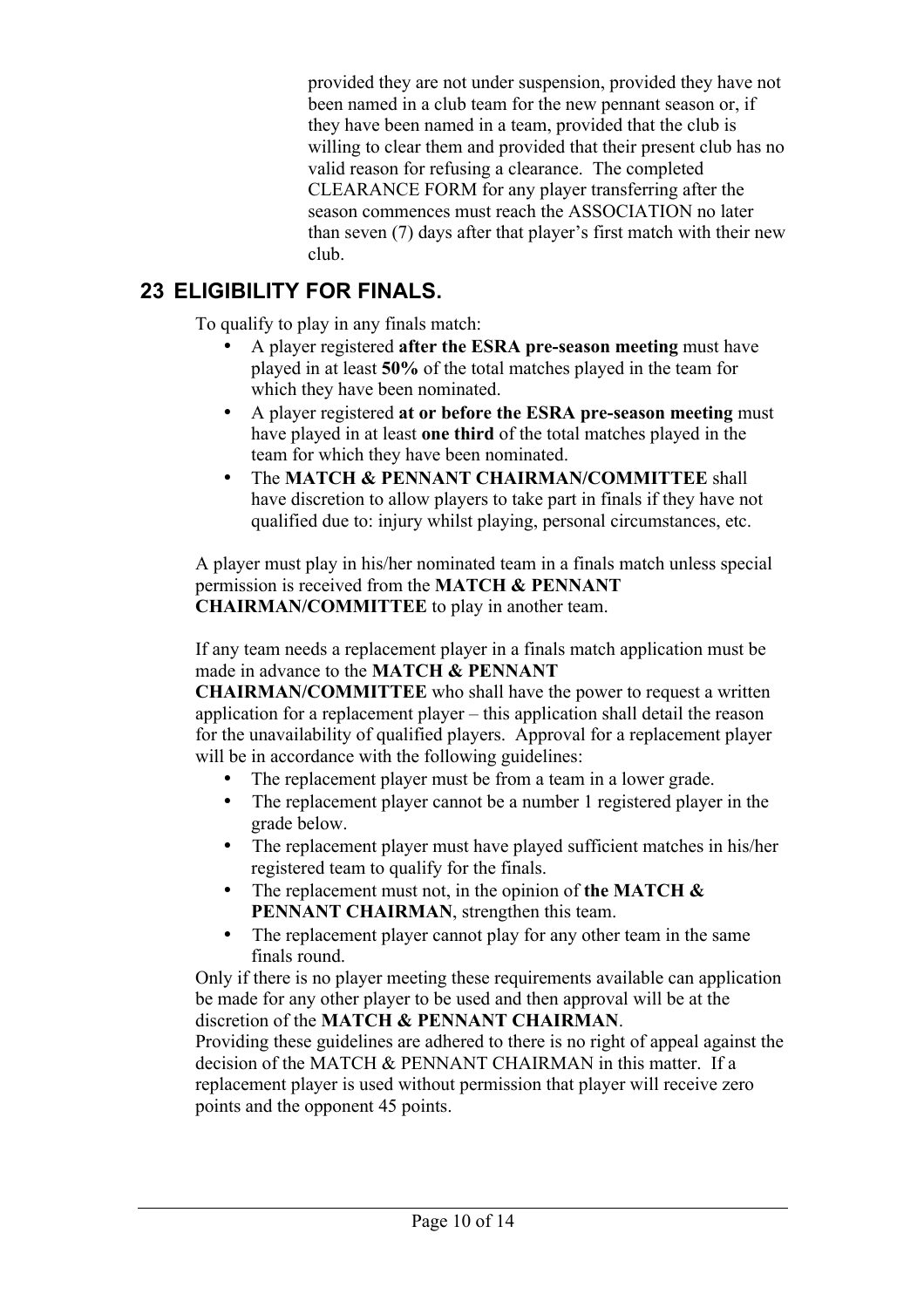## **24 EXTRA DOUBLES NOTES.**

- ESRA allows for one extra player, registered in the participating team, to take part in doubles matches during the season, and during the finals. (Normal player qualification rules apply for participation in finals matches.) This players name is to be clearly listed, in full, in the space provided for listing the doubles teams on the ESRA scoresheet, along with details of the other players. These matches count towards a players matches required to participate in finals.
- In all finals in all GRADES that include doubles, doubles must be played as the first or second rubber. If the team winning the toss chooses a singles match first then doubles must be played second with the team having lost the toss then having choice of next singles match.
- The current ESRA interpretation of banned turning shots in Doubles includes the following: (In an effort to keep doubles as safe as possible)
	- o True turning shots where the player has followed the ball around off the back wall or out of one of the back corners.
	- o "Trick shots" including the following:
		- **Behind your back shots.**
		- Between your legs shots
- No player shall serve more than 1.5 Games in any Doubles match.
- In games where a player is to serve 0.5 games, the change of service happens when either team first gets to 8 points.
- The player serving at the end of a doubles game just completed is not permitted to serve at the beginning of the next game.
- It is permitted to play a shot into the back wall, as long as this doesn't involve a "turning" shot – described above.

#### **25 PROCEDURE TO BE FOLLOWED IN THE EVENT OF A TIED MATCH IN A FINAL.**

• The singles matches played on that night shall be replayed in the reverse order in which they were played. (Most recent match players stay on court, then the players from the previous match etc.)

There shall be a three (3) minute warm-up between rubbers.

Each rubber shall consist of one game of seven  $(7)$  points – i.e. there are only 7 points to be contested – the winner shall be 7/0, 6./1, 5/2 or 4/3.

The points for these 3 rubbers shall be totalled and the team with the highest total shall be the winning team.

# **26 REGISTRATION OF (NEW) PLAYERS.**

- All players must be registered on the team entry form and submitted to the **MATCH & PENNANT CHAIRMAN** by the due date. Team entry forms are to be completed correctly.
	- o It is **not permitted** to partially complete players name Complete (common usage) first and second names are required. Eg: **"John BLOGGS" NOT "John", NOT "J BLOGGS**".
	- o **It is NOT permitted to write "Same as Last Season" or similar and omit player details.**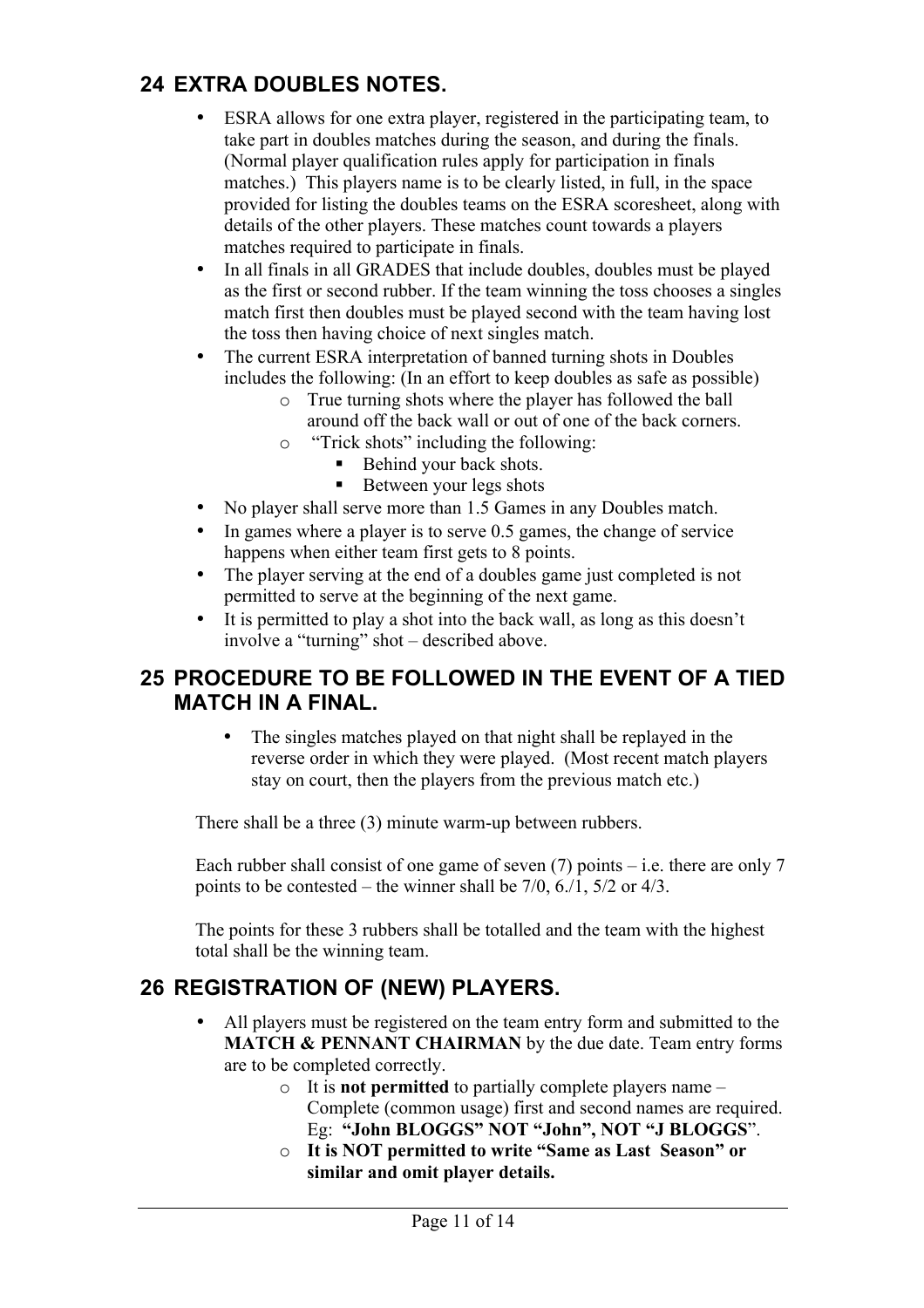- Registration of new players **AFTER** the due date is required **PRIOR** to the new player playing his/her first match. However, player details may be entered on the official result sheet on the night of the player's first match. Details required include the player's full name, address, home phone number, details of any pennant experience over the previous three seasons and the previous club (if not the present club). Failure to supply these details as indicated will incur a loss of points penalty.
- The onus is on clubs to enter players in the correct grade and in the correct order of merit. The registration of a new player cannot be used as the opportunity to strengthen a team in comparison to the strength of the team when it was graded. **After three (3) rounds, or sooner if appropriate**, the performance of these players will be considered by the **MATCH & PENNANT CHAIRMAN** and the registration of the player will be approved or the player will be regraded as necessary.

#### **27 CURRENT FINES.**

The following fines will be incurred: *(These values may be adjusted without notice, at the discretion of the ESRA committee, prior to the commencement of any season.)*

- Withdrawal of team after grading \$50.
- Non-attendance of markers and referees at finals \$50 for each up to two  $(2)$ .
- Team walkovers \$20.

#### **28 PAYMENT OF FINES.**

Payment of fines imposed by the **ESRA** shall be made within thirty (30) days from the notice of the fine.

If payment is not received within the specified time, all points earned by all teams from the member club whilst the fine remains unpaid shall be forfeited and may not be reinstated irrespective of the outcome of any appeal which may have been lodged.

An appeal against any fine must be lodged with **ESRA** and such appeal must be made within fourteen (14) days of the date of notice of the fine. The lodgement of an appeal does not alter the due date for payment.

#### **29 PENALTIES FOR RESULT SHEET ERRORS.**

Each captain is responsible for the half of the result sheet on which his or her team scores are recorded. Each mistake on a result sheet may incur a penalty for the team responsible for that half of the result sheet.

Penalties for result sheet errors are graduated:

- 1st error: LESS 5 POINTS.
- 2nd error: LESS 10 POINTS
- 3rd error: LESS 15 POINTS.
- 4th error: LESS 20 POINTS
- 5th error: LESS 25 POINTS.
- FURTHER 5 POINT PENALTY FOR EACH FURTHER ERROR.

# **30 COLOUR OF PLAYER'S CLOTHING.**

Players are permitted to wear any of the following:

• All white clothing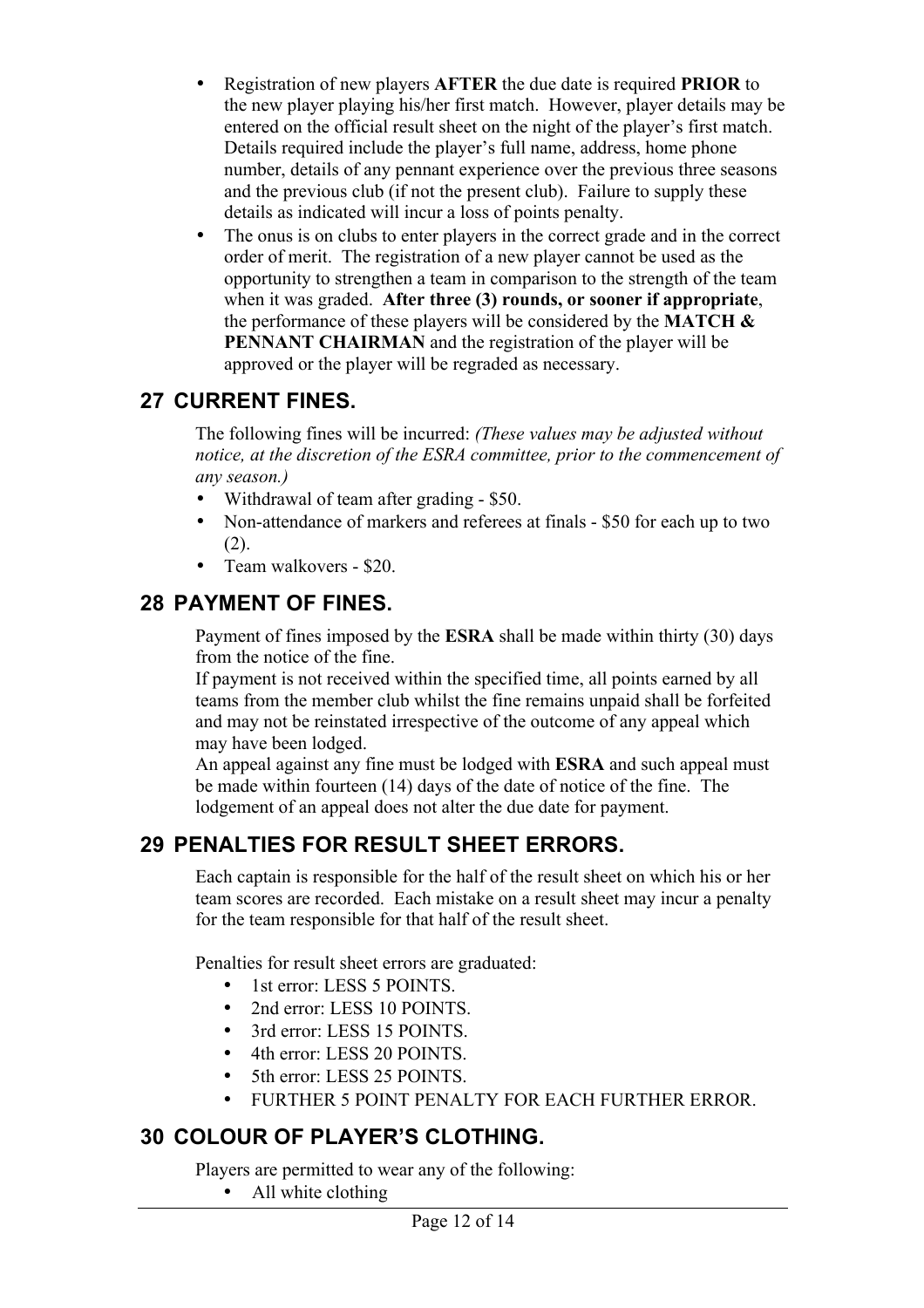- Club uniforms as approved by the ASSOCIATION
- Coloured clothing excluding excessively bright, dark, multi-coloured or disconcerting patterns.

## **31 THE BLOOD RULE.**

- If the referee detects a player who is bleeding or has blood on his clothing or equipment the referee shall immediately stop play and order the player from the court.
- If the referee considers a player is bleeding as the result of a DELIBERATELY DANGEROUS ACTION BY THE OPPONENT THE REFEREE SHALL AWARD THE MATCH to the bleeding player.
- If a player is bleeding for any reason other than a deliberate action by the opponent, the referee shall allow the bleeding player sufficient time (up to 10 minutes) to stop the bleeding, clean away the blood and, if possible, cover the wound. At the end of this reasonable time the referee shall order the match to resume.
- If the bleeding player is unable to resume and the referee considers the player is bleeding as a result of:
	- THE BLEEDING PLAYER'S OWN DANGEROUS ACTION the referee shall award the match to the opponent;

OR

- THE OPPONENT'S ACCIDENTAL DANGEROUS ACTION the referee shall award the match to the bleeding player.
- There shall be a maximum of 2 interruptions under this by-law for each rubber. If there should be further reason under this rule for the referee to intervene in a rubber he shall immediately award the match using the criteria set out above.
- If the referee detects blood on any court surface he shall immediately stop play and order the blood be cleaned from the court surface or that the surface be wiped with a suitable antiseptic.
- The REFEREE SHALL BE THE SOLE JUDGE of whether play should be stopped under this rule and whether bleeding has stopped so that play can be resumed.

# **32 TIE AT THE END OF A SEASON**

- In the event of teams having a tied total points at the end of the season the following should be compared in progressive order until a difference can be determined.
	- o Points against (total for season) (Least is best)
	- o Points scored against team tied with (Highest is best)
	- o Win/loss against team tied with. ( Highest is Best)
	- o Play off on Monday following last game.

#### **33 NON-PERMITTED RETURN in Doubles.**

o Racquetball Rule 9.3.1(c) shall have no effect for ESRA matches. *(ie: The Ball MAY pass out of sight of the person playing the ball, but the player is still NOT permitted to play a turning shot in doubles. See 25)*